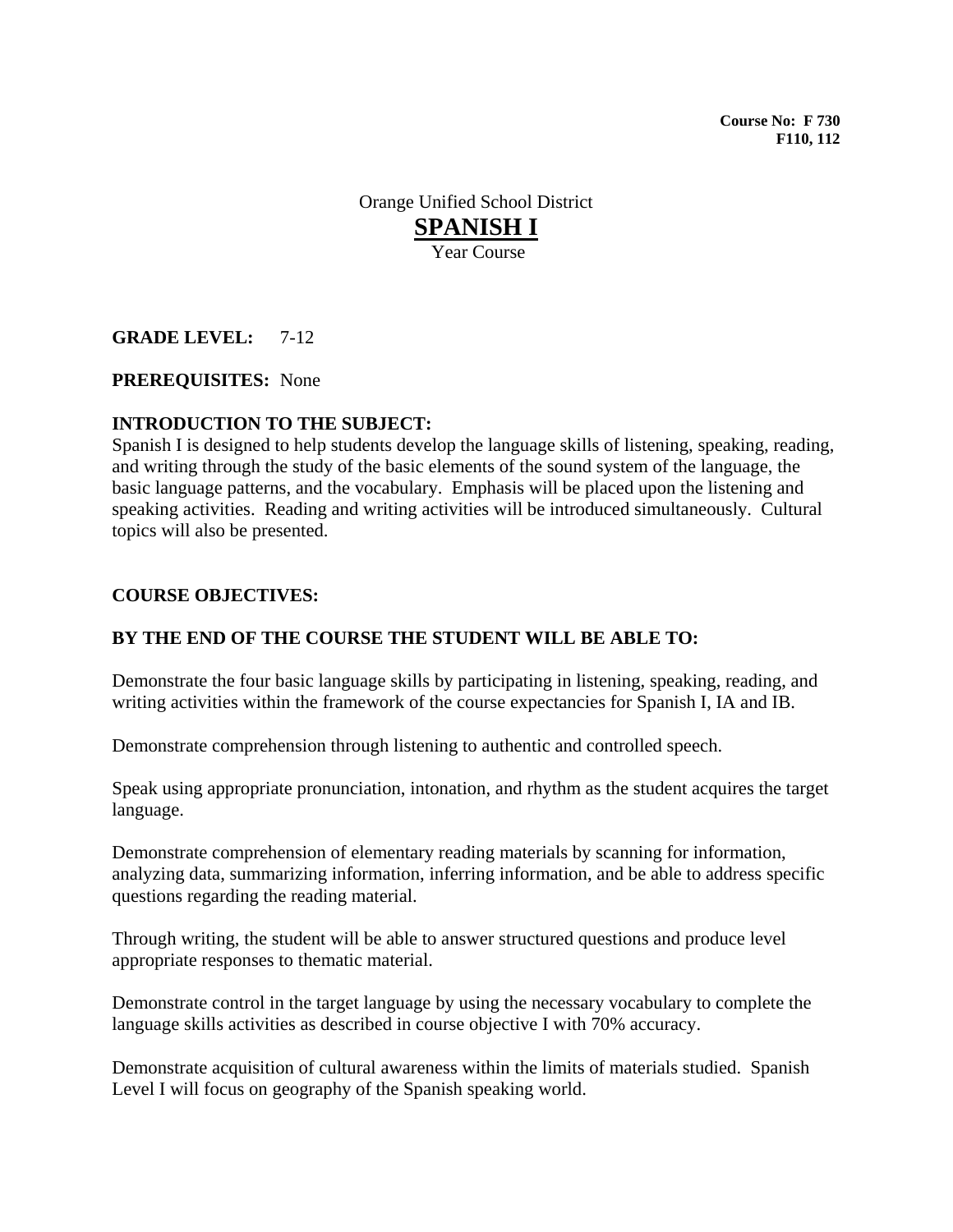Spanish I Page 2

# **COURSE OVERVIEW AND APPROXIMATE UNIT TIME ALLOTMENTS:**

**FIRST SEMESTER**<br> **I** Vocabulary Themes 9 Vocabulary Themes

- A. School, classroom, weather
- B. Activities, likes and dislikes
- C. Describing you and others
- D. Talk about your school day
- E. Classroom and school supplies
- F. Foods and drinks
- G. Health
- H. Places to go and activities
- I. Invitations

## II. Grammar 9

- A. Verbs
	- 1. Infinitives
	- 2. Regular AR, ER, and IR Present tense verbs
	- 3. Gustar/Encantar
	- 4. Estar
	- 5. Ir
	- 6. Simple future  $(IR + A + Infinitive)$
	- 7. Jugar
	- 8. Ser
- B. Other grammatical concepts
	- 1. Tú versus Usted
	- 2. Gender and number of nouns and adjectives
	- 3. Negatives
	- 4. Adjective agreement and placement
	- 5. Question words
	- 6. Subject pronouns
	- 7. Definite and indefinite articles

 $\mathcal{L}_\mathcal{L}$  , the contract of the contract of the contract of the contract of the contract of the contract of Total Weeks 1<sup>st</sup> Semester 18

# **SECOND SEMESTER**

- I. Vocabulary Themes 9
	- A. Family and celebrations
	- B. Table settings and eating out
	- C. Bedroom and colors
	- D. House and chores
	- E. Shopping, clothes and prices
	- F. Vacations and travel
	- G. Community and environment
	- H. Movies, television and technology